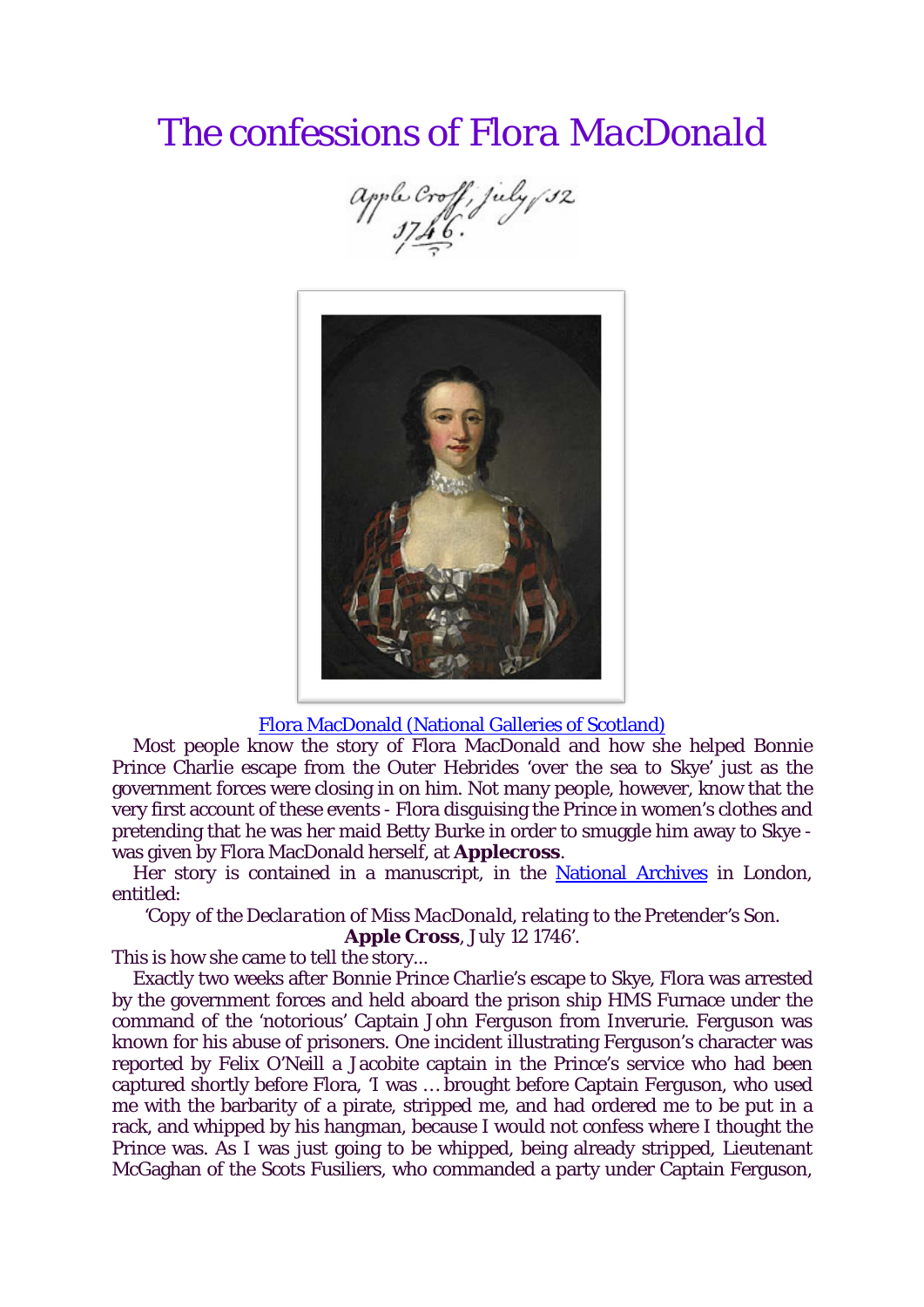very generously opposed this barbarous usage, and coming out with drawn sword, threatened Captain Ferguson that he would sacrifice himself and his detachment rather than see an officer used after such an infamous manner'. During his search for Bonnie Prince Charlie, Ferguson had seized an instrument of torture known as 'the Barisdale' after MacDonald of Barisdale its inventor. Despite the belief, widely held even today, that no-one in the Highlands and Islands would give any information to the authorities about Prince Charles' movements, fairly soon after Flora's and the Prince's journey to Skye, the authorities knew all about it. About the 6th of July Ferguson captured one Lachlan MacMhurrich in Benbecula, who 'Being immediately put into Barisdale, confessed that the Younge Pretender left South Uist Satturday the 28th of last month. That he was gone to Trotness [Trotternish] a place in Skye.' Several other prisoners were also taken and made to confess, so that within two weeks of arriving in Skye her part in the escape was known and she was arrested.

Although Flora was to be imprisoned aboard Ferguson's ship, the Furnace, General John Campbell of Mamore, the officer in charge of the search for the Prince, ordered that Flora 'be used with the utmost respect'. It was to Campbell that Flora told her story in Applecross Bay on the 12th of July 1746.



Map of Applecross Bay (Dorret, 1750, [NLS\)](http://maps.nls.uk/lizardtech/iserv/getimage?cat=Maps&item=74400603.sid&cp=0.520718462823726,0.6918973572275294&lev=1&wid=700&hei=500&)

**Flora's declaration**

Copy of the Declaration<br>of Mils Mac Donald,<br>relating to the Pretenders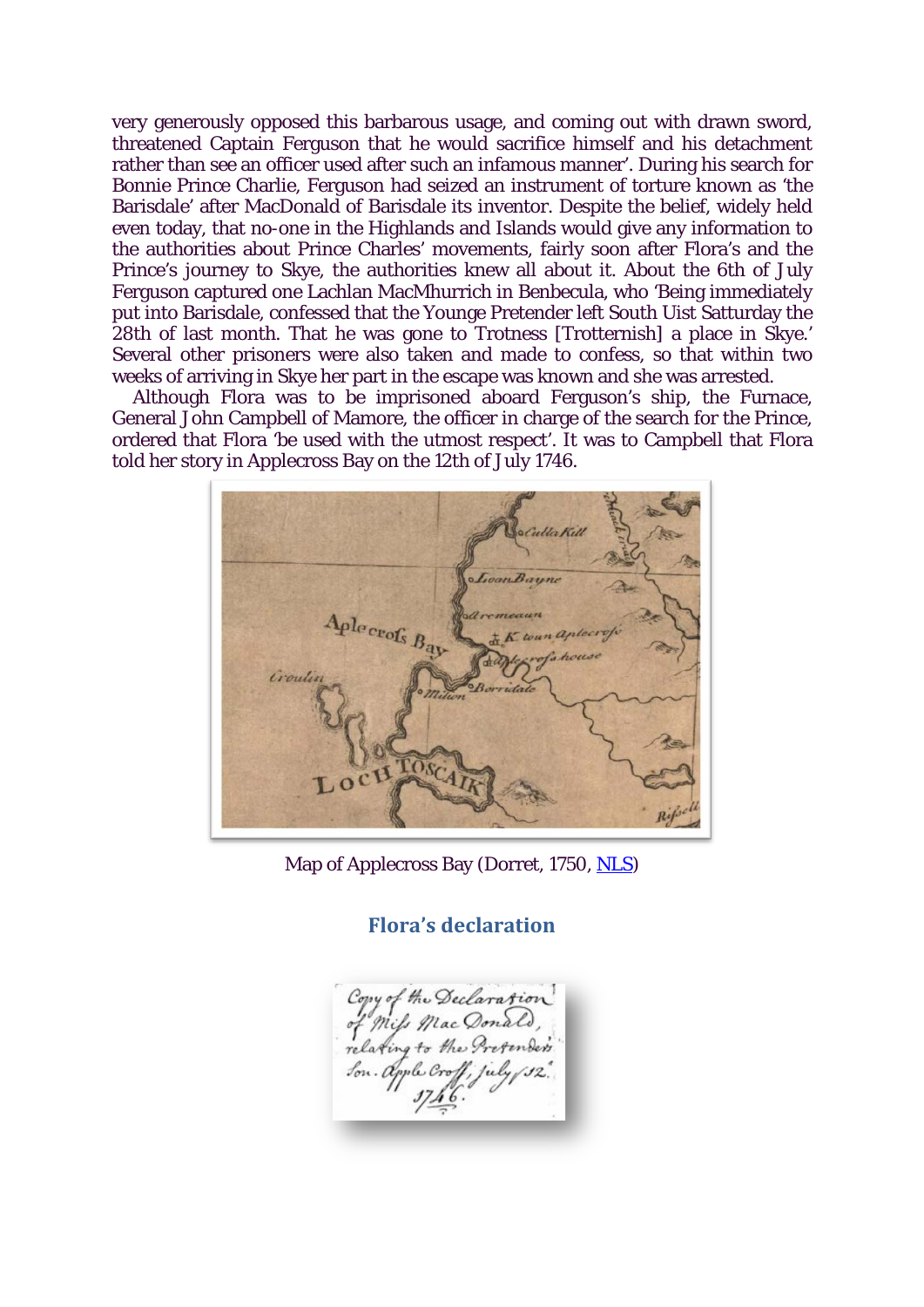*"Copy of the Declaration of Miss Mac Donald. Apple Cross Bay, July:12:1746. "Miss McDonald, Daughter in Law of McDonald of Milton in Sky, being by General Campbell's order made Prisoner for assisting the eldest Son of the Pretender in his escape from South Uist, & asked to declare the Circumstances thereof, Says, That about six weeks ago, she left her Father in Law's House at Armadach [Armadale] in Sky, & went South to see some friends. Being asked "if she had any invitation from those who persuaded her to do what She afterwards engaged in for the young Pretender or any Body else, before she left Sky; answered in the negative and says that at the time of her leaving Sky, she did nor know where the young Pretender was, but only heard he was Some where on the long Island: that she stayd at (what they call) a Sheilling of her Brother's, on the Hills, near Ormaclait, the House of ClanRonald; and that about the 21st of June, O'Neil, or as they called him Nelson, came to where she stayd, & proposed to her, that as he heared she was going to Sky, that the young Pretender should go with her in Woman's Cloaths, as her Servant which she agreed to. O'Neil then went and fetched the young Pretender who was on the Hills not far off, when they settled the manner of their going.*

*"Miss MacDonald says, that after this she went & stayd with Lady ClanRanold, at her House, three Days, communicated the Scheme to her, and desired that she would furnish Cloaths for the young Pretender, as her own would be too little. During Miss MacDonald's stay at Ormaclait, O'Neil came frequently from the young Pretender to Clan Ronald's House to inform her where he was, what steps had been taken for their voiage, and at the same time to hasten her to get her affairs in Readiness for going off.*

*Miss MacDonald says, that the 27th past, she, Lady Clan Ronald, her eldest Daughter, & one John MacLean, who had by Lady Clan Ronald's order, acted as Cook to the Pretender during his stay on the Hills, went to a Place called Roychenish, where they found him, taking with them the woman's Apparel furnished by Lady Clan Ronald, he was dressed in.*

*Here they heared of General Campbell's being come to South Uist, & that Capn Fergussin was within a mile of them. When they got this Information, they were just going to Supper. But then went off very precipitately, & sat up all night at a sheilling called Closchinisch.*

*"Saturday, June the 25th the Cutter and Wherrier, which attended General Campbell having got from Bernera, near the Harris, through to the East side of the Long Island, & passing not far from them, put them again in great Fear, least any Body should land there. However they continued there 'till about 9 at night, when the young Pretender, Miss MacDonald, & one MacAchran, with five men for the Boat's Crew, imbarked & put to Sea, Lady Clan Ronald having provided Provisions for the voiage.*

*"The 29th about 11 in the morning they got to Sky, near Sir Alexander MacDonald's House. Here Miss MacDonald and Mac Achran landed, leaving the young Pretender in the Boat, they went to Sir Alexander Mac Donald's House; and from thence, Miss Mac Donald sent for one Donald Mac Donald, who had been in the Rebellion, but had delivered up his Arms some time ago. She imployed this Person to procure a Boat to carry the young Pretender to Rasay, after acquainting him with their late voyage & where she had left the young Pretender. Miss Mac Donald stayd & dined with Lady Margaret Mac Donald; but Mac Donald & Mac Achran returned to the boat, to inform what was done.*

*"Miss Mac Donald being asked why Rasay was pitched upon for the young Pretender to retreat to; she answered that it was in hopes of meeting Rasay himself, with whom he was to consult for his future security.*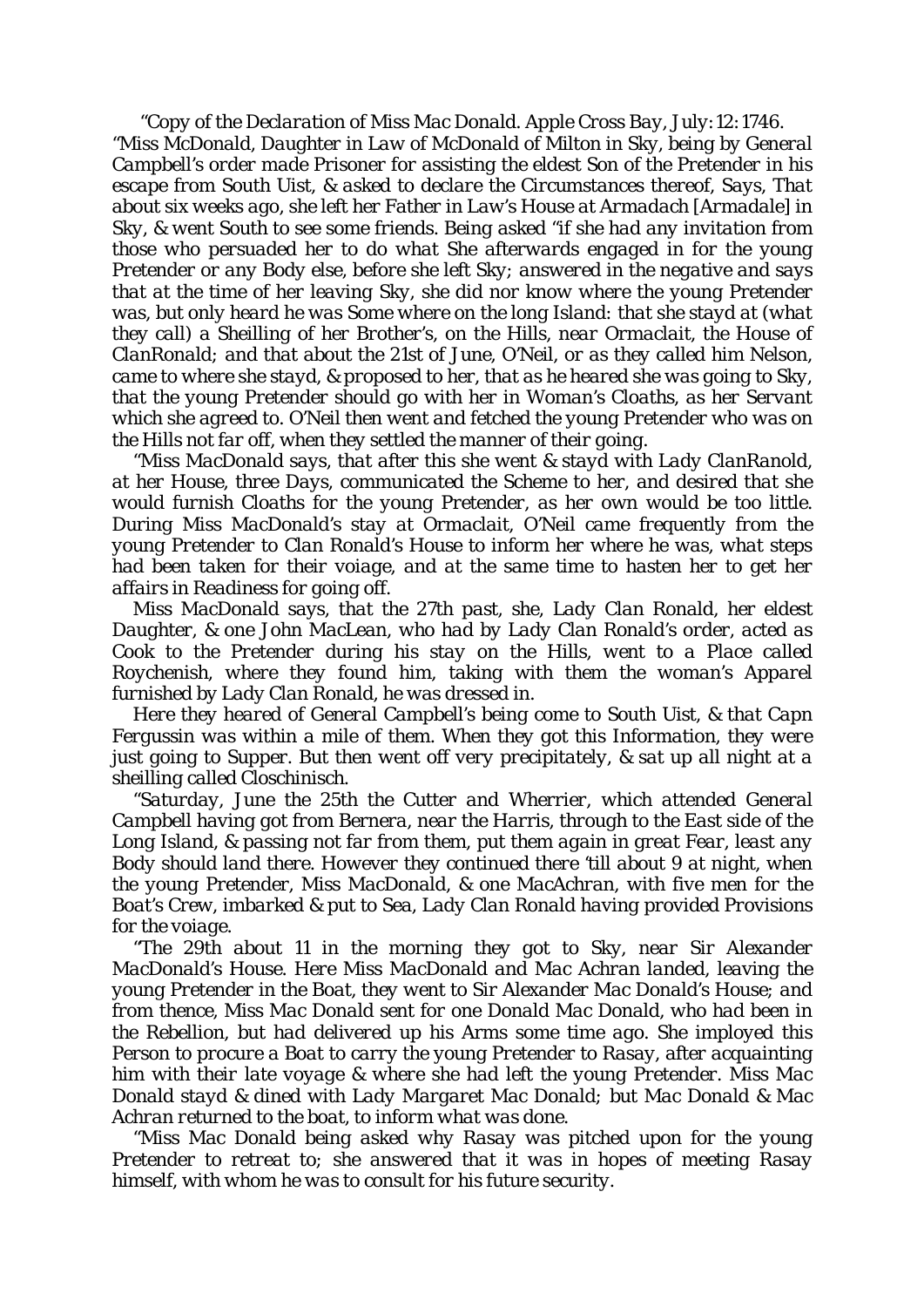*"After Dinner, Miss Mac Donald set out for Portree, it being resolved that they should lodge there that night; but on the Road, overtook the young Pretender & Mac Achran. They had been joined by Mac Donald of King's bury. She told she must call at Kingsbury's House, & desired they would go there also. Here, Miss Mac Donald was taken sick, & therefore with the other two, was desired to stay all night, which they agreed to. She had a Room to herself; But the young Pretender & Mac Achran lay in the same Room. At this time, he appeared in Woman's Cloaths, his Face being partly concealed by a Hood or Cloak.*

*"Being asked, if while they were at Kingsbury's House, any of the Family inquired who the disguised Person was; answers, that they did not ask; but that she observed the People of the Family whispering as if they suspected him to be some Person that desired not to be known and from the servants she found they suspected him to be Mac Leod of Bernera, who had been in Rebellion. But, being pressed to declare what she knew or believed of Kingsbury's knowledge of his Guest, owns, that she believes, he must suspect it was the young Pretender.*

*"The 30th of June, Miss Mac Donald set out on Horse back from Kingsbury's House for Portree, having first desired the young Pretender might put on his own Cloaths some where on the road to Portree, as she had observed that the other Dress rather made him the more suspected. Miss got to Portree about 12 at night, where she found Donald Mac Donald, who had been sent before to procure a Boat. The young Pretender & Mac Achran arrived about an Hour after. Here he took some Refreshment, changed a Guinea, paid the Reckoning, took his Leave of Miss Mac Donald & went out with Donald Mac Donald, but who, after seeing him to the Boat returned. She believes he went to Rasay, but can not tell what is become of him since."*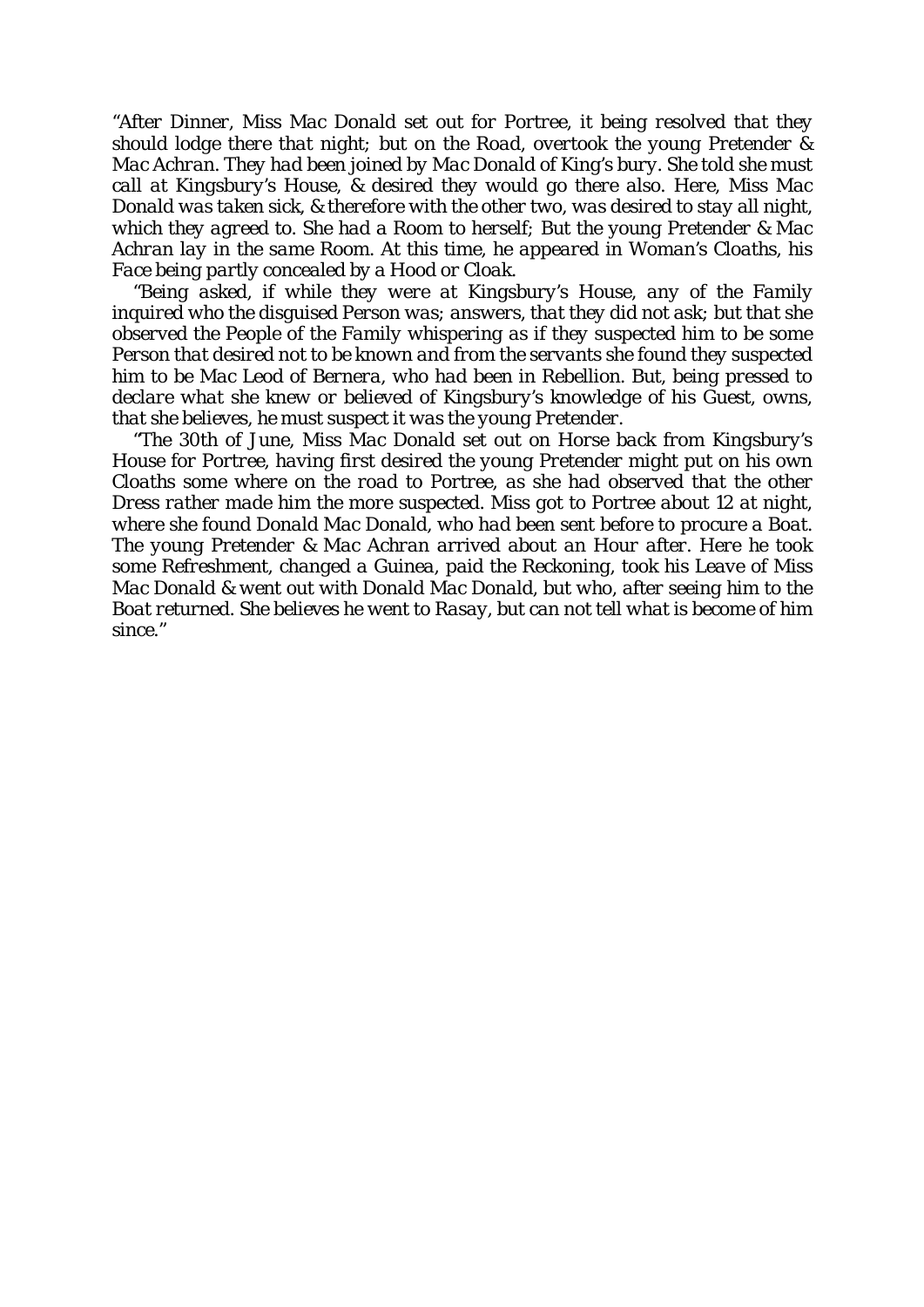

*[Prince Charles disguised as Betty Burke \(National Galleries of Scotland\)](http://digital.nls.uk/jacobite-prints-and-broadsides/pageturner.cfm?id=75240638)*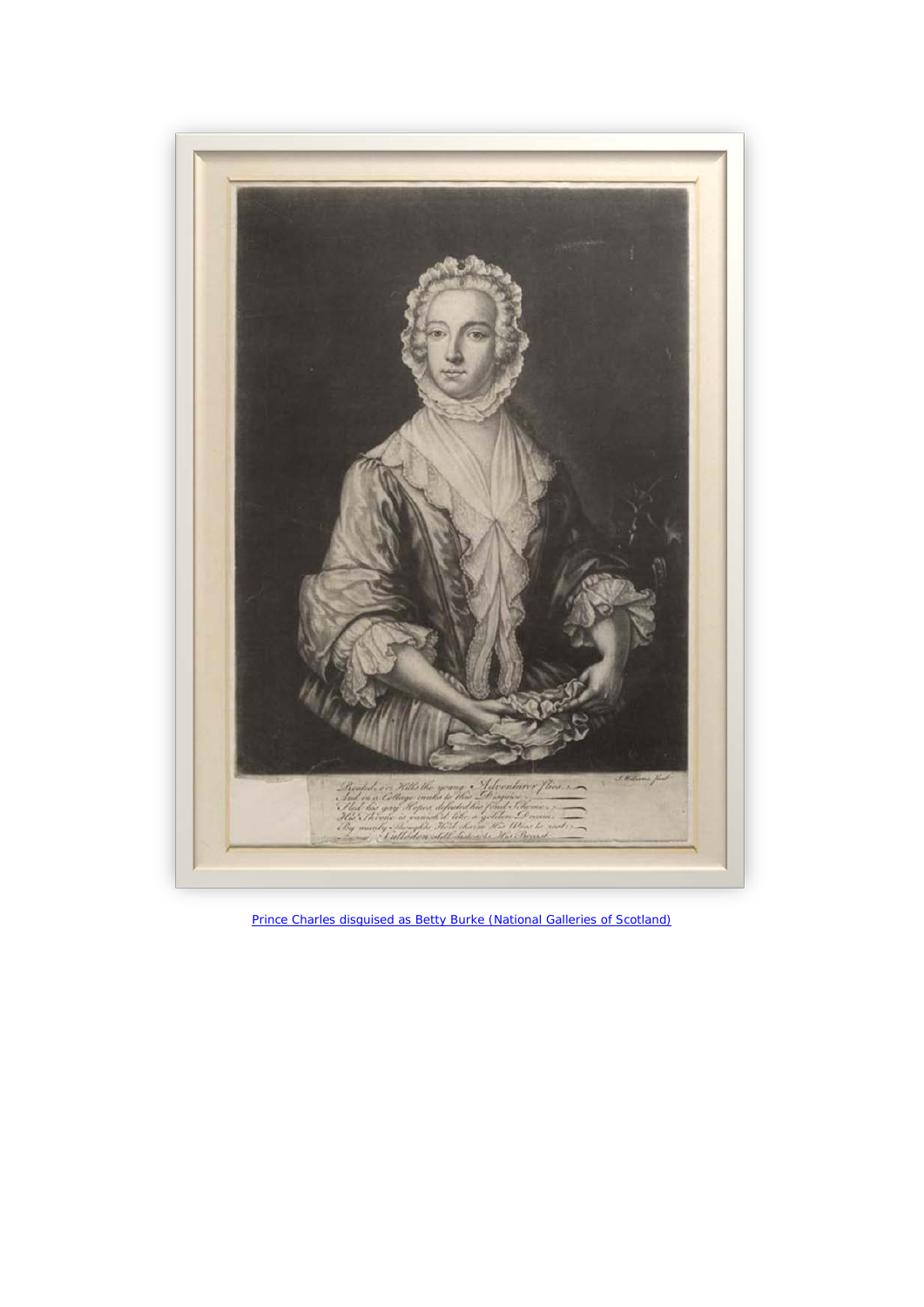*Routed o'er Hills the young Adventurer flies, And in a Cottage, sinks to this Disguise, Fled his gay Hopes, defeated his fond Scheme, His Throne is vanish'd like a golden Dream, By manly Thoughts He'd charm His Woes to rest, In vain! Culloden still distracts His Breast.*

Displayed at the 1889 [Exhibition of the Royal House of Stuart.](http://books.google.com/books?id=RHltAAAAIAAJ&dq=Exhibition%20of%20the%20royal%20house%20of%20Stuart%20by%20England&pg=PA142#v=snippet&q=865&f=false) Item 865. Prince Charles Edward Disguised as a Woman. Mezzotint by **J. Williams.** Lent by Harry Thornber, Esq.

Rouled, o'er Hills the young Adventurer flies, J. Williams

## **Applecross and the '45**

Not much is known about what was happening in Applecross during and after the Jacobite rising of 1745-6. Many of the clan chiefs did not actively support the rebellion, despite being Jacobites at heart. Flora's own clan chief Ranald MacDonald of Clanranald did not take part, and neither did Sir Alexander MacDonald of Sleat whom Flora's stepfather served. In fact MacDonald of Sleat raised a militia for government in order to help in the search for Bonnie Prince Charlie. Like both of these families, the MacKenzies of Applecross had been 'out' in the previous Jacobite rising of 1715 and had temporarily lost their lands; and like them, the current laird of Applecross John MacKenzie was probably under great pressure from Duncan Forbes of Culloden not to join Bonnie Prince Charlie.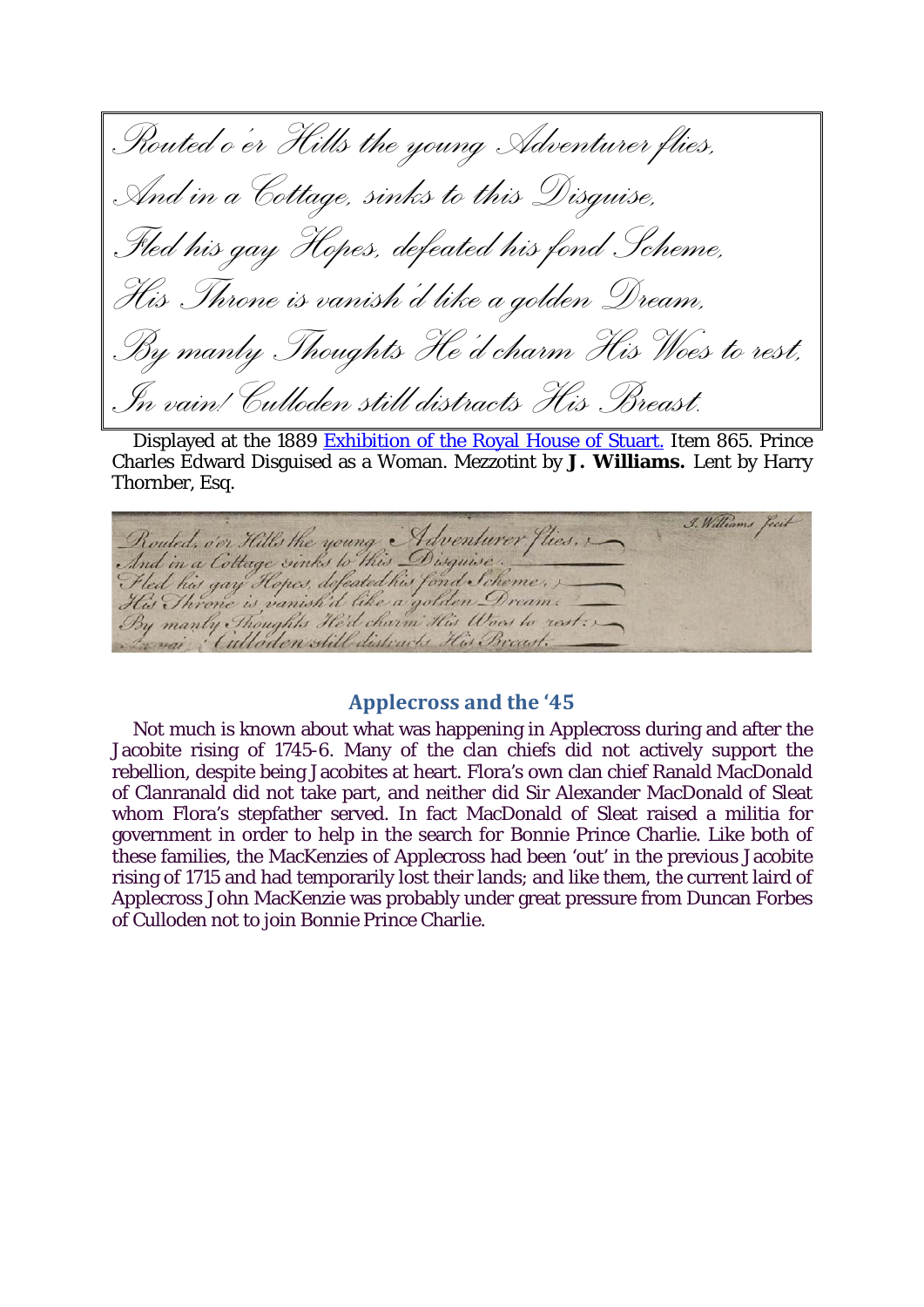

## [Duncan Forbes of Culloden -](http://en.wikipedia.org/wiki/Duncan_Forbes,_Lord_Culloden) Lord President

Forbes, on behalf of the Hanovarian government, was active in 1745 cajoling and persuading many of the highland chiefs to stay at home. In October 1745 the laird of MacLeod wrote to Forbes about a visit to Applecross saying 'I think he has no intention to play the fool, and I hope he will comply with his chief's request' (i.e. not to join the rising). The ship which landed the Prince in Scotland at the start of the rebellion, [Le du Teillay,](http://www.yourphotocard.com/Ascanius/LogDuTeillay.pdf#page=9) actually called at Applecross on its return journey to France.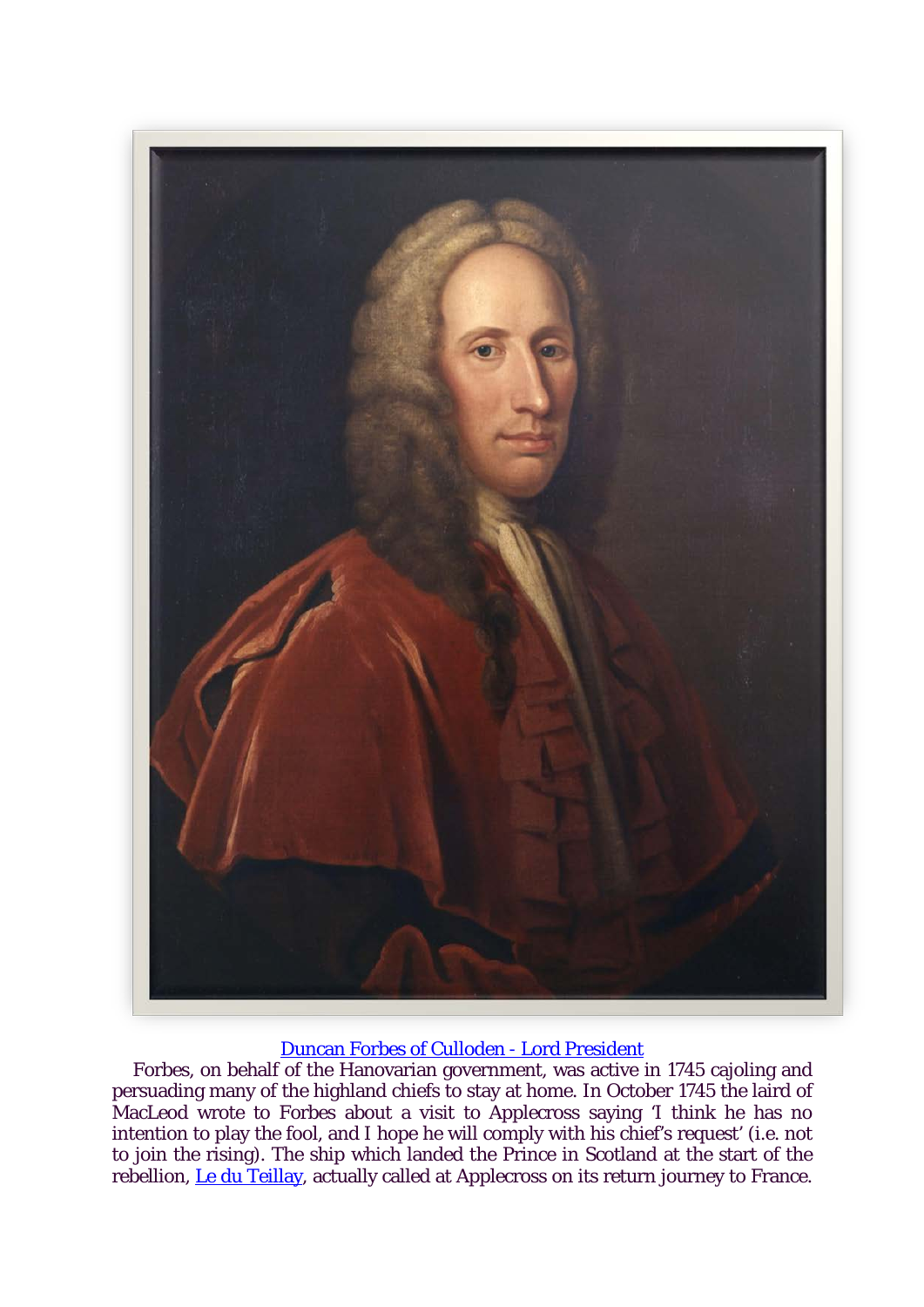The Captain's log for Saturday 21 August, 1745 states 'I now found myself off a stretch of low-lying land, with a fine white mansion, surrounded by a small wood, belonging to Mr Albelecross [Applecross], who sent a boat out to enquire whether we were taking the Pretender back with us. We sent him a letter saying that we were not and that he ought, with all his men, to hurry up to join him.' Of course we know that the laird of Applecross did not hurry to join the Prince. His question 'whether we were taking the Pretender back with us' may suggest that MacKenzie of Applecross had heard that Charles' landing had not sparked a mass rising as had been hoped.



[Le du Teillay](http://www.yourphotocard.com/Ascanius/Le%20Du%20Teillay.htm)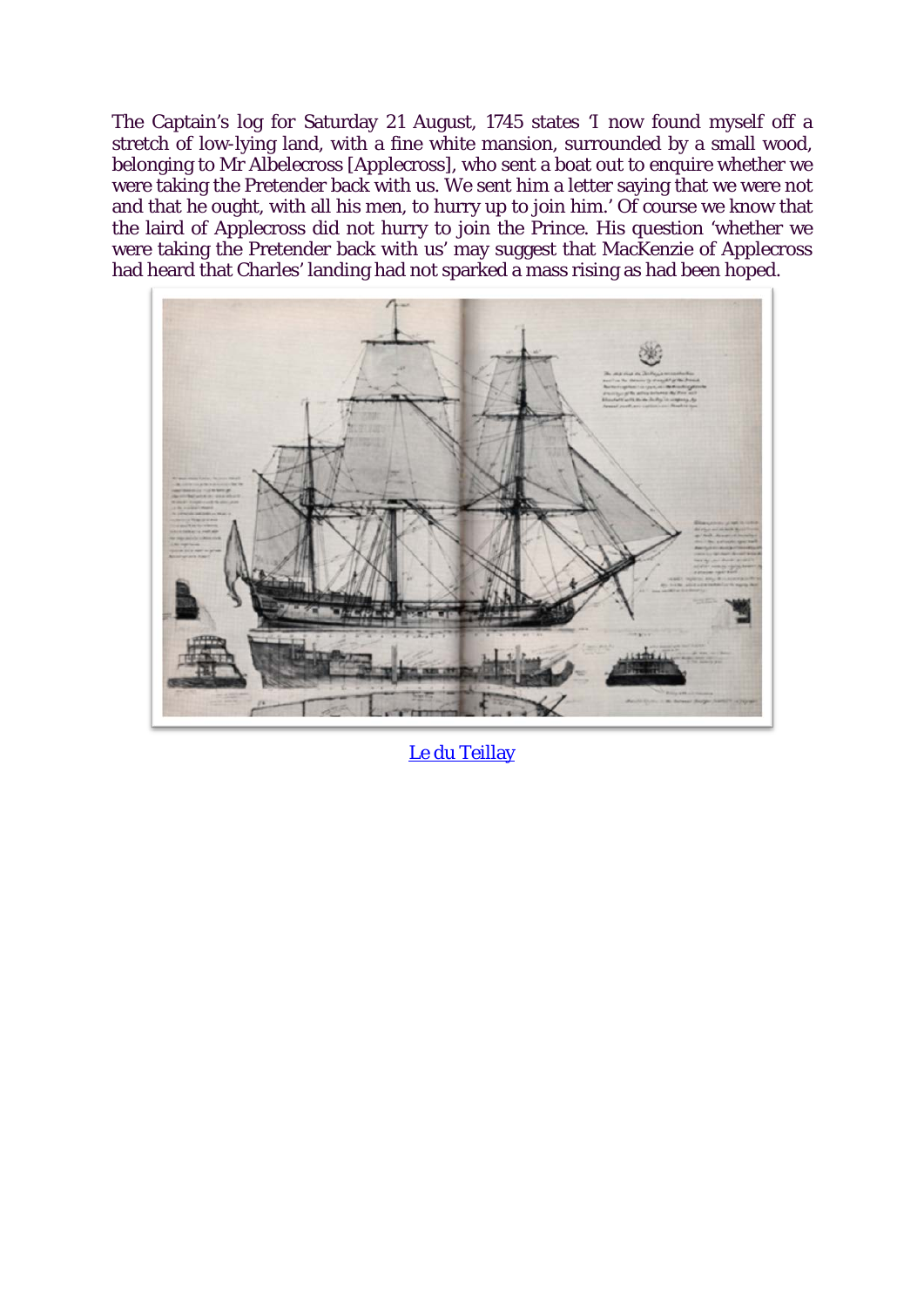

[Applecross House](http://goo.gl/XW4Tj) (The 'fine white mansion') today

John MacKenzie of Applecross appears again briefly at the end of the rising. After leaving Flora MacDonald, Bonnie Prince Charlie went briefly to Raasay hoping to meet up with a French ship in order to return to France. In James Boswell's 'The journal of a tour to the Hebrides with Samuel Johnson" Boswell reports that while the Prince was in Raasay it was thought that a French ship was to come to Lochbroom, 'among the MacKenzies'. Upon which young Rasay wrote to his friend, Mr MacKenzie of Applecross, but received an answer that 'there was no appearance of any French ship'. It would appear therefore that while he did not join the rebellion, John MacKenzie of Applecross was regarded as a sympathiser, and was trusted enough to be consulted on the Prince's escape.

The clan chiefs and lairds throughout the western highlands and islands were in a very difficult situation during the search for Bonnie Prince Charlie. While they sympathised with him, and were mostly Jacobites at heart, the rising had failed and they had to continue living under the Hanoverian regime. Many clan chiefs actually raised militias on behalf of the government, while secretly helping Bonnie Prince Charlie to escape. Both Clanranald and Sleat carefully absented themselves during this period, each leaving their wives to help the 'Young Pretender'. Flora's stepfather Hugh MacDonald, factor of Sleat's lands at Armadale, was actually the captain of one of the militias searching for Charles, yet he was the one who suggested the plot to smuggle him to Skye, and provided Flora with a pass giving official permission for the journey.

Despite the widespread sympathy for the Jacobite cause, the government forces, led by Campbell of Mamore, were well informed of the Prince's movements, but were always one step behind. While torture was frequently used to obtain intelligence as we have seen, there were undoubtedly those who informed the government of what they knew more willingly. For example the Reverend John Macaulay, who was at